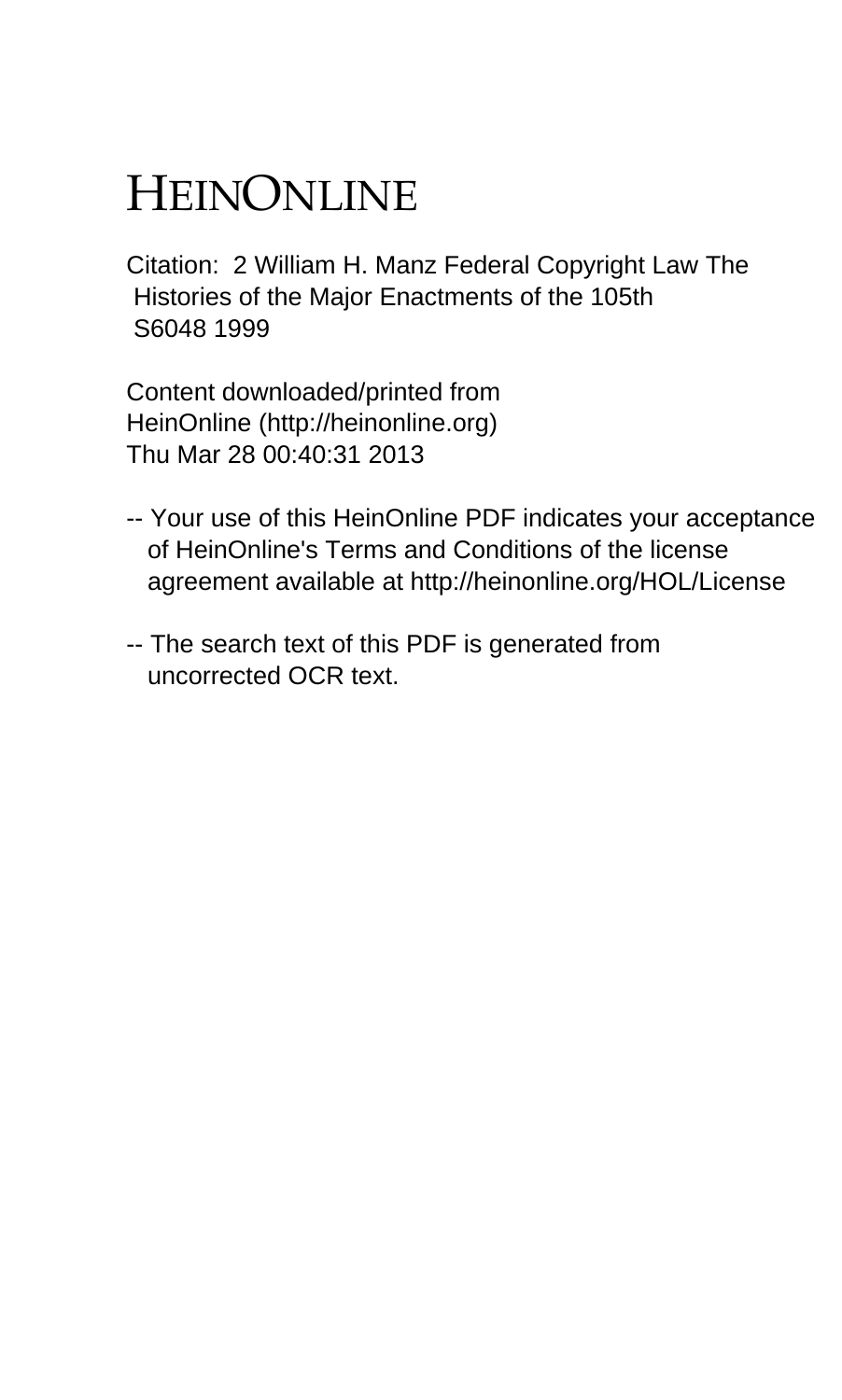**S6048 CONGRESSIONAL** RECORD **-SENATE**

tion does violate the agreement that we worked so hard to achieve. But, I AMENDING SECTION 2118 OF THE am hopeful that signed that significant improve-<br> $\frac{1}{2}$  AMENDING SECTION 2118 OF 1992<br>am hopeful that significant improve- ENERGY POLICY ACT OF 1992<br>ments will be made on the floor and  $\frac{1}{2}$  MERGWSKY. Mr. President ments will be made on the floor and Mr. MURKOWSKI. Mr. President, I that we can sent to the President a bill ask unanimous consent that the Sen-<br>that we can sign.\* ate now proceed to the consideration of

COPYRIGHT TERM EXTENSION  $ACT$ <sup>1</sup> The PRESIDIC OF 1997

• Mr. ABRAHAM. The assistant legislative clerk read<br>today, I rise to express my support for a bill (H.R. 363) to amend section 2118 of<br>the Copyright Term Extension Act of the Energy Policy Act of 1992 to extend the<br>1997.

In the area of copyrights, patents, objection to the immediate consider-<br>and other sources of intellectual prop- ation of the bill?<br>erry our Nation is now at a tremenerty, our Nation is now at a tremen-<br>dous competitive disadvantage in the doubled marketplace. Despite the fact Mr. MURKOWSKI. I ask unanimous<br>global marketplace. Despite the fact Mr. MURKOWSKI. I ask unanimous<br>the United States is the worldwide consent that the bill be deemed reader<br>tion, Ameri filmmakers, and other creative artists<br>will not get their fair share of royalties What is the HRESIDING OFFICER. Without<br>hight law protects the life of the author objection, it is so ordered.<br>plus 50 years. In the European Union the bill (H.R. 363) was deemed read FEU), however, copyright terms cover the third time, and passed.<br>
IEU), however, copyright terms cover the third time, and passed.<br>
Four years ago the European Union AUTHORITY FOR FINANCE<br>
Four years ago the European Union

issued a directive mandating member<br>countries to implement a copyright Mr. MURKOWSKI. I ask unanimous<br>term of protection equal to the life of Consent that the RECORD remain open commutes to imposing the depth of consent that the RECORD remain open<br>term of protection equal to the life of consent the author plus 70 clock midnight<br>Currently eight countries in the EU tonight for the Finance Committee

"With the advent of the Internet, digi-<br>objection, it is so ordered.<br>He advent of the Internet, digi-<br>objection, increased sat-<br>MCNOSNSKI. I believe we are<br>ellite technology, and other communicating for clearance from the merely a click of a finger. Because of requests.<br>these high-technology machines, the<br>United States continues to see dra-<br>United States continues to see dra-<br>matic rises in illegal duplication cases<br>and millions of dollars

Today's action by the Budget Com-<br>putting Americans at an equal footing mittee is an important step in the with the rest of the world. This important<br>process which is why I would have tant legislation gives U.S. copyright

**I-Calendar No. 82, H.R. 363.**<br>The PRESIDING OFFICER. The

proceeded to consider the bill.<br>Mr. MURKOWSKI. I ask unanimous

filmmakers, and the motion to reconsider be laid upon the table, and any statements relating to the bill appear at this point in the RECORD. The PRESIDING OFFICER. Without

the author plus 70 years by July 1, 1993. until the notation car complied with this policy and file an original bill and written report.<br>The PESSIDING OFFICER. Without many others are following suit.<br>The PRESIDING OFFICER.

The Copyright Term Extension Act Mr. MURKOWSKI. Mr. President, I will reverse this disturbing trend by ask unanimous consent that when the

Senate completes its business today, it stand in adjournment until the hour of 10 a.m. on Monday, June 23d. Further, I ask unanimous consent that on Monday, immediately following the prayer,<br>the routine requests for the morning<br>hour be granted and the Senate then be in a period of morning business until 12<br>noon, with Senators permitted to<br>speak up to 5 minutes with the follow-Figure are in an american control and the state of the best<br>player and the best of 10 to 11 o'clock; Senator THOMAS, or his designee, 60 minutes, from the hour<br>his designee, 60 minutes, from the hour<br>of 11 to 12 o'clock.

The PRESIDING OFFICER. Without objection, it is so ordered.

Mr. MURKOWSKI. I further ask unanimous consent that at the hour of 12 noon, the Senate proceed to consideration of S. 947, the budget reconcili-<br>ation bill.

The PRESIDING OFFICER. Without objection, it is so ordered.

### PROGRAM

Mr. MURKOWSKI. For the informa-<br>tion of all Senators, Monday the Sen-<br>ate will be in a period of morning busiate will be in a period of morning busi- ness until the hour of 12 noon. By pre- vious consent, at 12 o'clock the Senate will begin consideration of S. 947, the<br>budget reconciliation bill. As pre-<br>viously announced, all votes or<br>derective viously announced, all votes or<br>derective will be stacked to occur on Tuesday<br>Viume 24, at 9:30 a.m. The

There is a lot of work to be done<br>There is a lot of work to be done<br>prior to the Senate adjourning for the<br>Fourth of July recess. Therefore, Senators' cooperation in scheduling of floor action would be appreciated.

## ADJOURNMENT UNTIL **10** A.M., MONDAY, **JUNE 23,** <sup>1997</sup>

Mr. MURKOWSKI. If there is no fur- ther business to come before the Senate, I now ask unanimous consent the Senate stand in adjournment under the previous order.

There being no objection, the Senate, at 3:32 p.m., adjourned until Monday, June *23,* **1997,** at **10** a.m.